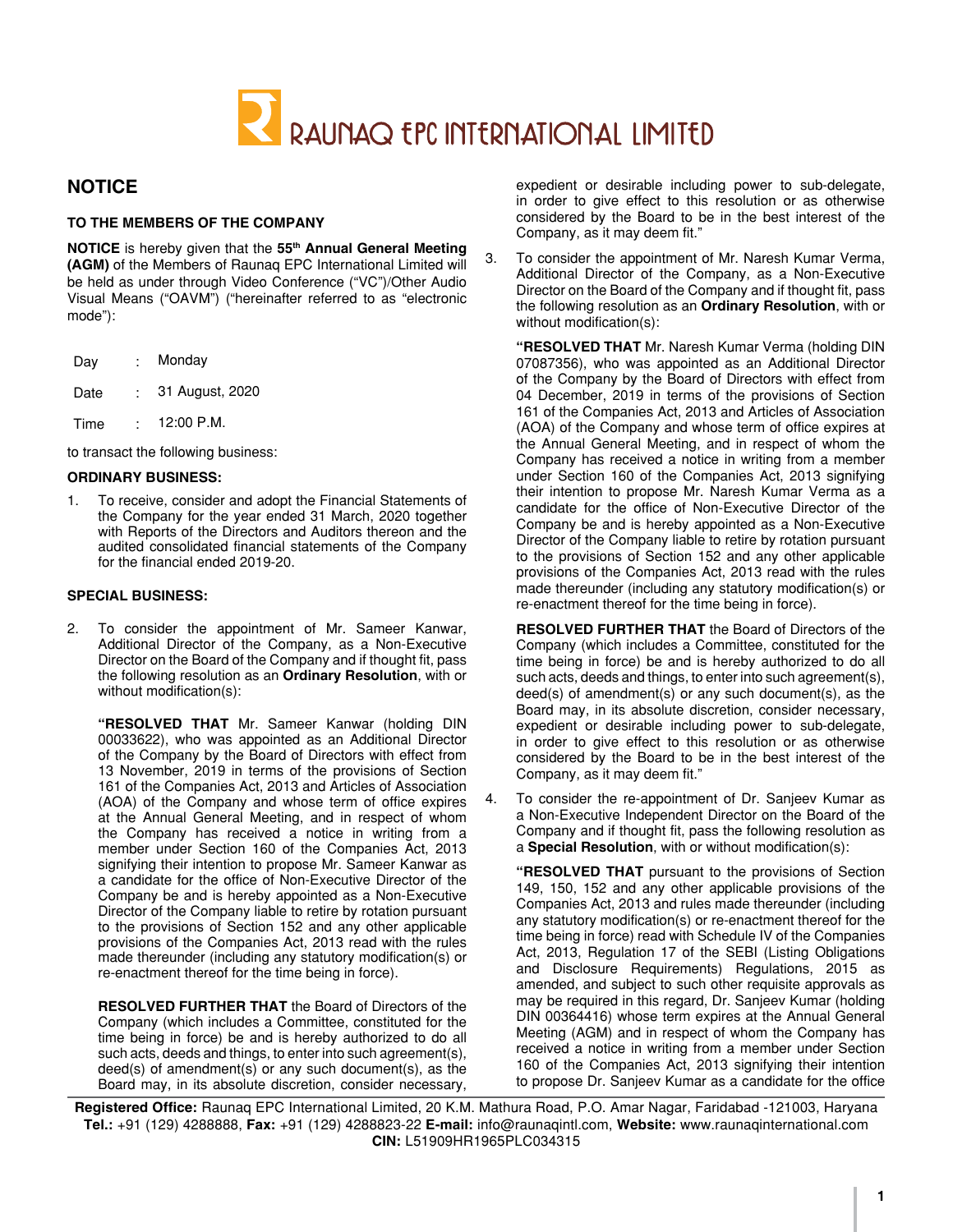of Non-Executive Independent Director of the Company, be and is hereby re-appointed as a Non-Executive Independent Director to hold office for a further period of 5 (Five) consecutive years upto the conclusion of the  $60<sup>th</sup>$  Annual General Meeting (AGM) of the Company in the Calendar year 2025.

**RESOLVED FURTHER THAT** the Board of Directors of the Company (which includes a Committee, constituted for the time being in force) be and is hereby authorized to do all such acts, deeds and things, to enter into such agreement(s), deed(s) of amendment(s) or any such document(s), as the Board may, in its absolute discretion, consider necessary, expedient or desirable including power to sub-delegate, in order to give effect to this resolution or as otherwise considered by the Board to be in the best interest of the Company, as it may deem fit."

5. To consider the re-appointment of Ms. Seethalakshmi Venkataraman as a Non-Executive Independent Director on the Board of the Company and if thought fit, pass the following resolution as a **Special Resolution**, with or without modification(s):

"**RESOLVED THAT** pursuant to the provisions of Section 149, 150, 152 and any other applicable provisions of the Companies Act, 2013 and rules made thereunder (including any statutory modification(s) or re-enactment thereof for the time being in force) read with Schedule IV of the Companies Act, 2013, Regulation 17 of the SEBI (Listing Obligations and Disclosure Requirements) Regulations, 2015 as amended, and subject to such other requisite approvals as may be required in this regard, Ms. Seethalakshmi Venkataraman (holding DIN 07156898) whose term expires at the Annual General Meeting (AGM) and in respect of whom the Company has received a notice in writing from a member under Section 160 of the Companies Act, 2013 signifying their intention to propose Ms. Seethalakshmi Venkataraman as a candidate for the office of Non-Executive Independent Director of the Company, be and is hereby re-appointed as a Non-Executive Independent Director to hold office for a further period of 5 (Five) consecutive years upto the conclusion of the 60<sup>th</sup> Annual General Meeting (AGM) of the Company in the Calendar year 2025.

**RESOLVED FURTHER THAT** the Board of Directors of the Company (which includes a Committee, constituted for the time being in force) be and is hereby authorized to do all such acts, deeds and things, to enter into such agreement(s), deed(s) of amendment(s) or any such document(s), as the Board may, in its absolute discretion, consider necessary, expedient or desirable including power to sub-delegate, in order to give effect to this resolution or as otherwise considered by the Board to be in the best interest of the Company, as it may deem fit."

6. To consider and authorize the sale of Equity Shares held by the Company in Xlerate Driveline India Limited and if thought fit, pass the following resolution as a **Special Resolution**, with or without modification(s):

**"RESOLVED THAT** pursuant to the provisions of Section 180(1)(a) and 188(1) of the Companies Act, 2013 read with Rule 15 of the Companies (Meeting of Board and its Powers) Rules, 2014 and any other relevant rules under the Companies Act, 2013 as amended from time to time; and other applicable provisions, if any, of the Companies Act,

2013 (including any amendment thereto or re-enactment thereof for the time being in force) and Regulation 23 and 24 of the SEBI (Listing Obligations and Disclosure Requirements) Regulations, 2015 or any other law for the time being in force, and subject to consents, approvals and/ or permissions of relevant authorities as may be required, the consent of the Company be and is hereby accorded to the Board of Directors to transfer by way of sale, 82,14,000 (55.21%) Equity Shares held by the Company in Xlerate Driveline India Limited (XDIL), Wholly Owned Subsidiary Company out of its 100% stake in XDIL at a price of Rs. 4.87 (Rupees Four and Paisa Eighty Seven Only) per Equity Share, total consideration being Rs. 4,00,02,180/- (Rupees Four Crores Two Thousand One Hundred Eighty Only) to Mr. Sachit Kanwar, Promoter and Joint Managing Director of the Company in one or more tranches.

**RESOLVED FURTHER THAT** for the purpose of giving effect to the above resolution, the Board of Directors of the Company or a Committee thereof, be and is hereby authorised to take such actions and to give all such directions as may be necessary or desirable and also to settle any question or difficulty that may arise in regard to the proposed sale and further to do all such acts, deeds, matters and things and to execute all such deeds, documents and writings as may be necessary, desirable or expedient in connection therewith."

 **By Order of the Board Sd/- Vartika Malhotra Company Secretary** Dated: 30 June, 2020 **Membership No. A60245**

## **NOTES:**

- 1. In view of the continuing Covid-19 pandemic, the Ministry of Corporate Affairs ("MCA") has vide its Circular No. 20 dated 05 May, 2020 read with circulars dated 08 April, 2020 and 13 April, 2020 (collectively referred to as "MCA Circulars") permitted the holding of Annual General Meeting through Video Conference ("VC")/Other Audio Visual Means ("OAVM") without the physical presence of Members at a common venue. In compliance with these MCA Circulars and the relevant provisions of the Companies Act, 2013 and the SEBI (Listing Obligations and Disclosure Requirements) Regulations, 2015, the Annual General Meeting of the Members of the Company is being held through VC/OAVM.
- 2. Pursuant to the provisions of the Companies Act, 2013, a Member entitled to attend and vote at the Annual General Meeting is entitled to appoint a proxy to attend and vote on his/her behalf and the proxy need not be a Member of the Company. Since this AGM is being held pursuant to the MCA Circulars through VC/OAVM, physical attendance of Members has been dispensed with. Accordingly, the facility for appointment of proxies by the Members will not be available for the Annual General Meeting and hence the Proxy Form and Attendance Slip are not annexed to the Notice.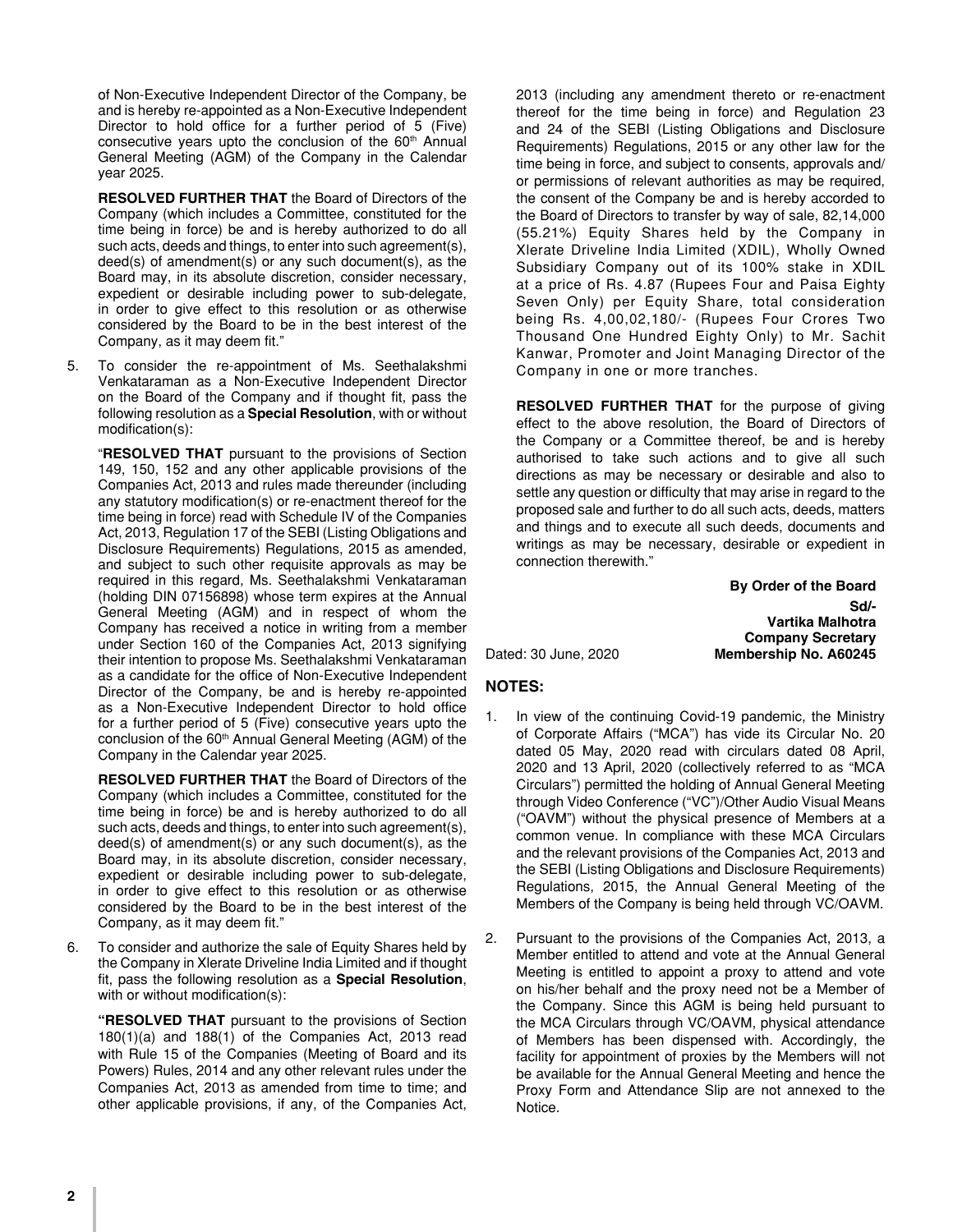- 3. Institutional/Corporate Shareholders (i.e. other than individuals/HUF, NRI, etc) are required to send a scanned copy (PDF/JPEG Format) of its Board Resolution or governing body Resolution/Authorisation etc., authorising its representative to attend the Annual General Meeting through VC/OAVM on its behalf and to vote through remote e-voting. The said Resolution/Authorization shall be sent to the Scrutinizer by email through their registered email address to sanketjaincs@gmail.com with copies marked to the Company at secretarial@raunaqintl.com and to the Registrar and Transfer Agent (RTA) at delhi@linkintime. co.in.
- 4. Registration of email ID and Bank Account details:

In case the shareholder's email ID is already registered with the Company/its Registrar & Share Transfer Agent "RTA"/ Depositories, log in details for e-voting are being sent on the registered email address.

In case the shareholder has not registered his/her/their email address with the Company/its RTA/Depositories and or not updated the Bank Account mandate for receipt of dividend, the following instructions to be followed:

(i) Kindly log in to the website of our RTA, Link Intime India Private Limited, www.linkintime.co.in under Investor Services > Email/Bank detail Registration-fill in the details and upload the required documents and submit.

OR

(ii) In the case of Shares held in Demat mode:

 The shareholder may please contact the Depository Participant ("DP") and register the email address and bank account details in the demat account as per the process followed and advised by the DP.

- 5. The Notice of the Annual General Meeting along with the Annual Report for the financial year 2019-20 is being sent only by electronic mode to those Members whose email addresses are registered with the Company/Depositories in accordance with the aforesaid MCA Circulars and circular issued by SEBI dated 12 May, 2020. Members may note that the Notice of 55<sup>th</sup> Annual General Meeting and Annual Report for the financial year 2019-20 will also be available on the Company's website at www.raunaqinternational.com; website of the Stock Exchange i.e. BSE Limited at www.bseindia.com. Members are requested to download the Annual Report and Notice of the AGM from the website of the Company and the Exchange. Members can attend and participate in the Annual General Meeting through VC/OAVM facility only.
- 6. Members attending the meeting through VC/OAVM shall be counted for the purposes of reckoning the quorum under Section 103 of the Companies Act, 2013.
- 7. In compliance with the provisions of Section 108 of the Companies Act, 2013 and Rule 20 of the Companies (Management and Administration) Rules, 2014 and Regulation 44 of the SEBI (Listing Obligations and Disclosure Requirements) Regulations, 2015 and Secretarial Standard on General Meetings (SS-2) issued by the Institute of Company Secretaries of India, the Company is pleased to

provide the members with facility to exercise their right to vote at the 55<sup>th</sup> Annual General Meeting by electronic means and the business may be transacted electronically through the facility of casting the votes by the members using an electronic voting system from a place other than venue of the AGM ("remote e-voting") as provided by Link Intime India Private Limited (LIIPL).

The facility for electronic voting system shall also be made available at the 55<sup>th</sup> Annual General Meeting. The Members who have not cast their votes through remote e-voting shall be able to exercise their voting rights the AGM. The Members who have already cast their votes through remote e-voting may attend the meeting but shall not be entitled to cast their vote again at the AGM.

## **8. Instructions for Members to attend the Annual General Meeting through InstaMeet (VC/OAVM) are as under:**

a) Members are entitled to attend the Annual General Meeting through VC/OAVM platform "InstaMeet" provided by the Registrar and Transfer Agent, Link Intime Private Limited by following the below mentioned process. Facility for joining the Annual General Meeting through VC/OAVM shall open 15 minutes before the time scheduled for the Annual General Meeting and will be available to the Members on first come first serve basis.

 Members are requested to participate on first come first serve basis as participation through VC/OAVM is limited and will be closed on expiry of 15 (Fifteen) minutes from the scheduled time of the Annual General Meeting. Members holding more than 2% equity shares, Promoters, Institutional Investors, Directors, KMPs, Chair Persons of Audit Committee, Nomination and Remuneration Committee, Stakeholders Relationship Committee and Auditors etc. may be allowed to the meeting without restrictions of first-come-first serve basis. Members can log in and join at 11:45 A.M. IST i.e. 15 (fifteen) minutes prior to the schedule time of the meeting and window for joining shall be kept open till the expiry of 15 (Fifteen) minutes after the schedule time. Participation is restricted upto 2000 members only.

- b) The details of the process to register and attend the AGM are as under:
	- 1. Open the internet browser and launch the URL: https://instameet.linkintime.co.in

 Select the **"Company"** and **'Event Date'** and register with your following details: -

- **A. Demat Account No**. or **Folio No.:** Enter your 16 digit Demat Account No. or Folio No
	- Members holding shares in **CDSL demat account shall provide 16 Digit Beneficiary ID**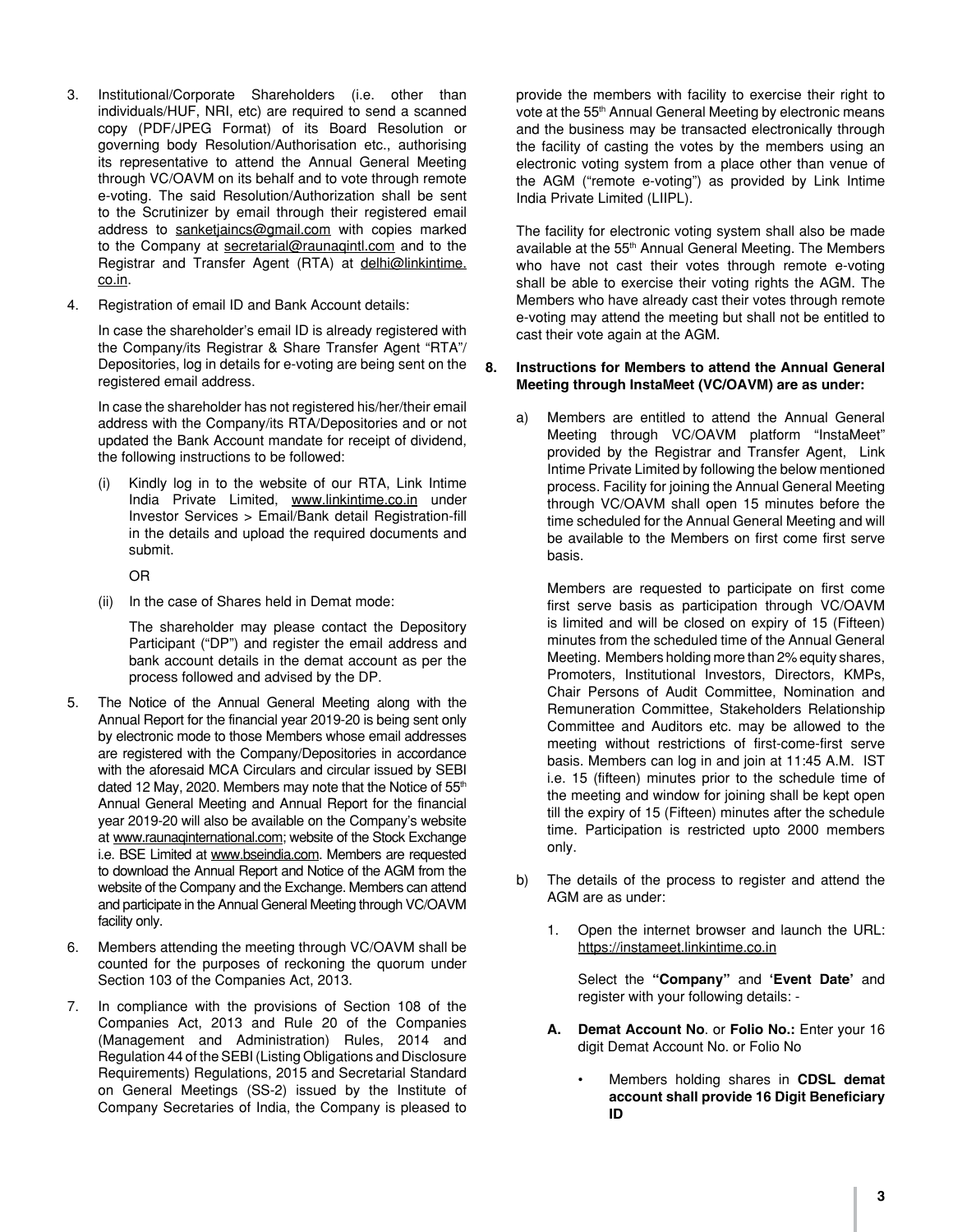- Members holding shares in **NSDL demat account shall provide 8 Character DP ID followed by 8 Digit Client ID**
- • Members holding shares in **physical form shall provide** Folio Number registered with the Company
- **B. PAN:** Enter your 10-digit Permanent Account Number (PAN) (Members who have not updated their PAN with the Depository Participant (DP)/Company shall use the sequence number provided to you, if applicable.
- **C. Mobile No.:** Enter your mobile number.
- **D. Email ID:** Enter your email id, as recorded with your DP/Company.
- Click "Go to Meeting" (You are now registered for InstaMeet and your attendance is marked for the meeting).

## **c) Instructions for Members to Speak during the Annual General Meeting through InstaMeet:**

- 1. Members who would like to speak during the meeting must register their request on or before 24 August 2020 with the Company on secretarial@raunaqintl.com created for the general meeting.
- 2. Members will get confirmation on first cum first basis.
- 3. Members will receive "speaking serial number" once they mark attendance for the meeting.
- 4. Other Members may ask questions to the panelist, via active chat-board during the meeting.
- 5. Please remember speaking serial number and start your conversation with panelist by switching on video mode and audio of your device.
- 6. Members are requested to speak only when moderator of the meeting/management will announce the name and serial number for speaking.

## **d) Instructions for Members to Vote during the Annual General Meeting through InstaMeet:**

Once the electronic voting is activated by the scrutinizer/ moderator during the meeting, members who have not exercised their vote through the remote e-voting can cast the vote as under:

- 1. On the Shareholders VC page, click on the link for e-Voting "Cast your vote"
- 2. Enter your 16 digit Demat Account No. / Folio No. and OTP (received on the registered mobile number/ registered email Id) received during registration for InstaMEET and click on 'Submit'.
- 3. After successful login, you will see "Resolution Description" and against the same the option "Favour/ Against" for voting.
- 4. Cast your vote by selecting appropriate option i.e. "Favour/Against" as desired. Enter the number of shares (which represents no. of votes) as on the cut-off date under 'Favour/Against'.
- 5. After selecting the appropriate option i.e. Favour/ Against as desired and you have decided to vote, click on "Save". A confirmation box will be displayed. If you wish to confirm your vote, click on "Confirm", else to change your vote, click on "Back" and accordingly modify your vote.
- 6. Once you confirm your vote on the resolution, you will not be allowed to modify or change your vote subsequently.
- e) Members, who will be present in the Annual General Meeting through InstaMeet facility and have not casted their vote on the Resolutions through remote e-Voting and are otherwise not barred from doing so, shall be eligible to vote through e-Voting facility during the meeting. Members who have voted through remote e-voting prior to the Annual General Meeting will be eligible to attend/participate in the Annual General Meeting through InstaMeet. However, they will not be eligible to vote again during the meeting.
- f) Members are encouraged to join the Meeting through Tablets/Laptops connected through broadband for better experience.
- g) Members are required to use Internet with a good speed (preferably 2 MBPS download stream) to avoid any disturbance during the meeting.
- h) Please note that Members connecting from Mobile Devices or Tablets or through Laptops connecting via Mobile Hotspot may experience Audio/Visual loss due to fluctuation in their network. It is therefore recommended to use stable Wi-FI or LAN connection to mitigate any kind of aforesaid glitches.
- i) For a smooth experience of viewing the AGM proceedings on InstaMEET, shareholders/ members **who are registered as speakers for the event** are requested to download and install the Webex application.
- j) In case shareholders/members have any queries regarding login/ e-voting, they may send an email to instameet@ linkintime.co.in or contact on: - Tel: 022-49186175.
- 9. **Remote e-Voting Instructions for shareholders:**
- 1. Open the internet browser and launch the URL: https:// instavote.linkintime.co.in

## **Those who are first time users of LIIPL e-voting platform or holding shares in physical mode have to mandatorily generate their own Password, as under:**

Click on **"Sign Up"** under 'SHARE HOLDER' tab and register with your following details: -

- **A. User ID:** Enter your User ID
	- **Members holding shares in CDSL demat account shall provide 16 Digit Beneficiary ID**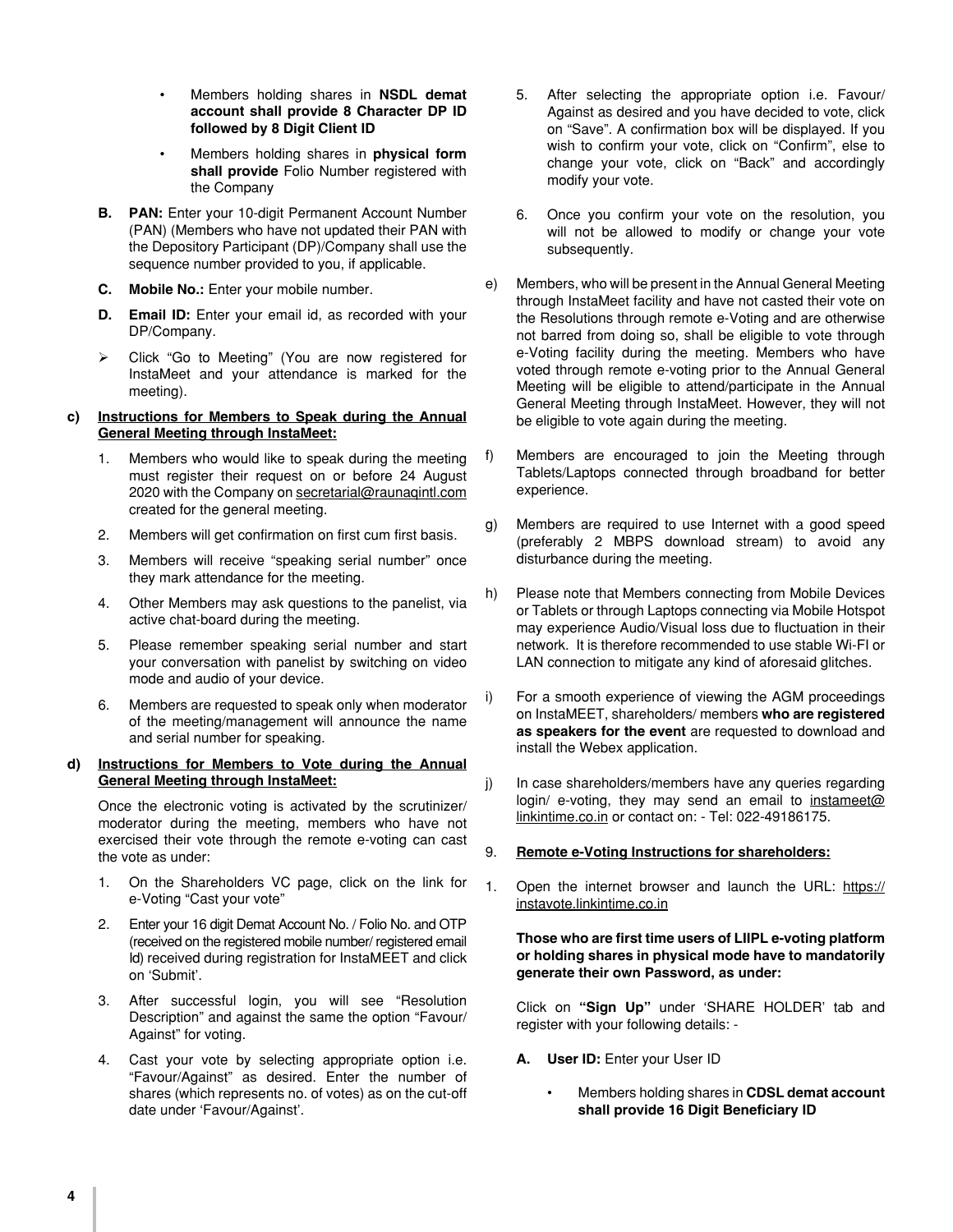- **Members holding shares in NSDL demat account shall provide 8 Character DP ID followed by 8 Digit Client ID**
- Members holding shares in **physical form shall provide** Event No + Folio Number registered with the Company
- **B. PAN:** Enter your 10-digit Permanent Account Number (PAN) (Members who have not updated their PAN with the Depository Participant (DP)/Company shall use the sequence number provided to you, if applicable.
- **C. DOB/DOI:** Enter the Date of Birth (DOB)/Date of Incorporation (DOI) (As recorded with your DP/ Company - in DD/MM/YYYY format)
- **D. Bank Account Number**: Enter your Bank Account Number (last four digits), as recorded with your DP/ Company.
	- Members holding shares in **CDSL demat account shall provide either 'C' or 'D', above**
	- **Members holding shares in NSDL demat account shall provide 'D', above**
	- Members holding shares in **physical form** but have not recorded 'C' and 'D', shall provide their Folio number in 'D' above
- $\triangleright$  Set the password of your choice (The password should contain minimum 8 characters, at least one special Character (@!#\$&\*), at least one numeral, at least one alphabet and at least one capital letter).
- $\triangleright$  Click "confirm" (Your password is now generated).

Note: If members are holding shares in demat form and have registered on to e-Voting system of LIIPL: https:// instavote.linkintime.co.in, and/or voted on an earlier event of any Company then they can use their existing password to login.

- 2. Click on 'Login' under **'SHARE HOLDER'** tab.
- 3. Enter your User ID, Password and Image Verification (CAPTCHA) Code and click on **'Submit'.**
- 4. After successful login, you will be able to see the notification for e-voting. Select **'View'** icon.
- 5. E-voting page will appear.
- 6. Refer the Resolution description and cast your vote by selecting your desired option **'Favour/Against'** (If you wish to view the entire Resolution details, click on the **'View Resolution'** file link).
- 7. After selecting the desired option i.e. Favour/Against, click on **'Submit'**. A confirmation box will be displayed. If you wish to confirm your vote, click on 'Yes', else to change your vote, click on 'No' and accordingly modify your vote.

8. Institutional shareholders (i.e. other than Individuals, HUF, NRI etc.) and Custodians are required to log on the e-voting system of LIIPL at https://instavote.linkintime.co.in and register themselves as **'Custodian/Mutual Fund/Corporate Body'**. They are also required to upload a scanned certified true copy of the board resolution /authority letter/power of attorney etc. together with attested specimen signature of the duly authorised representative(s) in PDF format in the **'Custodian/Mutual Fund/Corporate Body'** login for the Scrutinizer to verify the same.

## **If you have forgotten the password:**

- o Click on **'Login'** under **'SHARE HOLDER'** tab and further Click **'forgot password?'**
- o Enter **User ID**, select **Mode** and Enter Image Verification (CAPTCHA) Code and Click on **'Submit'.**
- In case members is having valid email address, Password will be sent to his/her registered e-mail address.
- Members can set the password of his/her choice by providing the information about the particulars of the Security Question and Answer, PAN, DOB/DOI, Bank Account Number (last four digits) etc. as mentioned above.
- The password should contain minimum 8 characters, at least one special character  $(Q)$ !#\$&\*), at least one numeral, at least one alphabet and at least one capital letter.
- It is strongly recommended not to share your password with any other person and take utmost care to keep your password confidential.

For shareholders/members holding shares in physical form, the details can be used only for voting on the resolutions contained in the Notice.

During the voting period, shareholders/ members can login any number of time till they have voted on the resolution(s) for a particular "Event".

Shareholders/members holding multiple folios/demat account shall choose the voting process separately for each of the folios/demat account.

In case shareholders/ members have any queries regarding e-voting, they may refer the **Frequently Asked Questions ('FAQs'**) and InstaVote e-Voting manual available at https:// instavote.linkintime.co.in, under **Help** section or send an email to enotices@linkintime.co.in or contact on: - Tel: 022 –4918 6000.

10. Brief profile & other details of the Directors proposed to be appointed, as required under Regulation 36 of the SEBI (Listing Obligations and Disclosure Requirements), Regulations, 2015 and Secretarial Standard (SS-2) issued by the Institute of Company Secretaries of India is annexed to this Notice.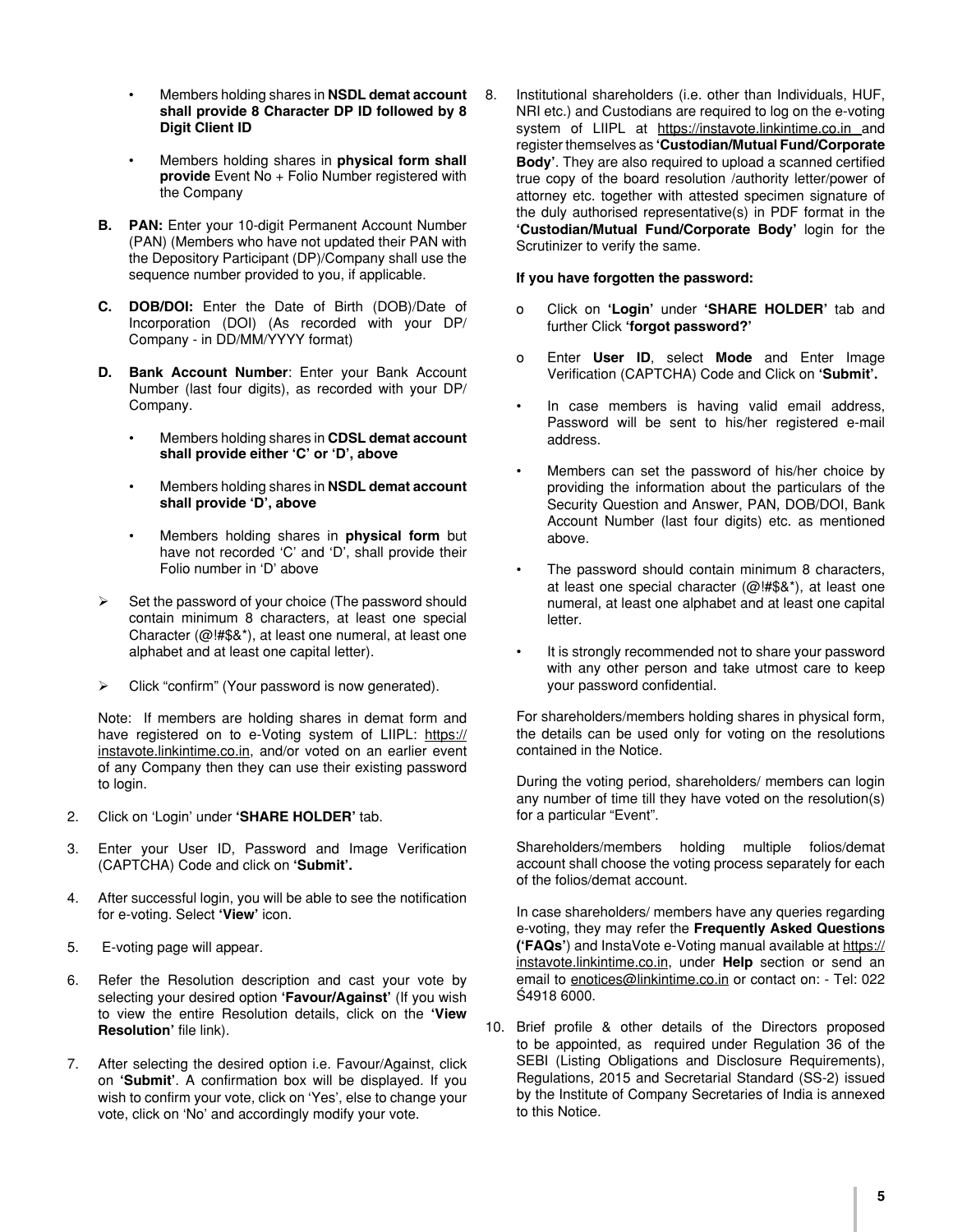- 11. The relevant Explanatory Statement pursuant to the provisions of Section 102 of the Companies Act, 2013 in respect of Resolution(s) set out in this Notice is appended hereinafter.
- 12. Members attending the meeting through VC/OAVM shall be counted for the purposes of reckoning the quorum under the provisions of Section 103 of the Companies Act, 2013.
- 13. All the documents referred to in the Notice will be available for electronic inspection without fees by the members from the date of circulation of this Notice up to the date of AGM i.e. 31 August 2020. Members seeking to inspect such documents can send an email to secretarial@raunaqintl.com.
- 14. The Register of Directors and Key Managerial Personnel and their shareholding maintained under Section 170 of the Companies Act, 2013 ("the Act"), Register of Contracts or Arrangements in which Directors are interested under Section 189 of the Act and any other documents required by the Act and any other law, will be made available electronically for inspection by Members of the Company at the meeting.
- 15. Since the AGM will be held through VC/OAVM, the Route Map to reach to the venue of the 55<sup>th</sup> Annual General Meeting has not been annexed to this Notice.
- 16. Members seeking any further clarification/information relating to the Annual Financial Statements are requested to write at the Registered Office of the Company at least ONE WEEK before the date of the Meeting i.e. on or before 24 August 2020 to enable the management to keep the information ready at the Meeting.
- 17. Members are requested to note that under Section 124 of the Companies Act, 2013 read with Investor Education and Protection Fund Authority (Accounting, Audit, Transfer and Refund) Rules, 2016 ('IEPF Rules'), the amount of dividend remaining unpaid or unclaimed for a period of seven years from the date of transfer to Unpaid Dividend Account is required to be transferred to the Investor Education and Protection Fud ('IEPF') constituted by the Central Government of India. Further; all shares in respect of which dividends remain unclaimed/unpaid for seven consecutive years or more, are required to be transferred to designatedDemat Account of the IEPF Authority.

The Company during the financial year 2019-20 had accordingly, transferred the unpaid and unclaimed dividend amount pertaining to the financial year 2011-2012 along with relevant shares to the IEPF on 23 August, 2019

The Company has uploaded the information in respect of unpaid and unclaimed dividends for financial year 2011-12 onwards and details of shares transferred to IEPF on the website of the IEPF Authority viz. www.iepf.gov.in and under "Investors Section" on the website of the Company viz. www.raunaqinternational.com.

Members who have not encashed their dividend warrants/ drafts since 2012-13 are advised to write to the Company or Registrar and Transfer Agent of the Company immediately (for dividend of Financial year 2012-13 on or before 28 August, 2020 since dividend of Financial Year 2012-13 being transferred to "IEPF" on even date), claiming dividends declared by the Company.

In terms of the Rule6(3) of Investor Education and Protection Fund (IEPF) Authority (Accounting, Audit, Transfer and Refund) Rules, 2016, the necessary communications have been made to the respective shareholders whose shares are required to be transferred to the IEPF so as to enable them to claim their dividend attached to such shares before such dividend and shares are transferred to IEPF during the Financial Year 2020-21 and further, the necessary information in this regard is available on the website of the Company i.e. www.raunaqinternational.com for the convenience of the shareholders. The Company also simultaneously published notice in the leading newspaper in english language and regional language having wide circulation to such shareholders.

In case valid claim is not received by 28 August, 2020, the respective shares will be credited to the designated demat account of the Authority.

In terms of the Investor Education and Protection Fund (IEPF) Authority (Accounting, Audit, Transfer and Refund) Rules, 2016 as amended, the detailed procedure for claim of Dividend/Shares transferred to the IEPF Authority along with the details of Nodal Officer appointed by the Company for the purposes of verification of claims and coordination with Investor Education and Protection Fund Authority (IEPF Authority) as communicated to the IEPF Authority has been provided in the Corporate Governance Report forming part of the Annual Report 2019-20.

Further, the necessary details of Nodal Officer are available on the website of the Company i.e. www.raunaqinternational.com.

- 18. The Shares of the Company are compulsorily traded in demat mode. Hence, the Members who are still holding physical Share Certificates are advised that it is in their own interest to dematerialize their shareholding to avail benefit of dematerialization viz. easy liquidity, electronic transfer, savings in stamp duty and prevention of forgery.
- 19. Members who hold shares in physical form in multiple folios in identical names or joint holding in the same order of names are requested to send the Share Certificate(s) to Link Intime India Private Limited, Registrar and Transfer Agent for consolidation into a single folio.
- 20. Members are requested to register their e-mail address(es) and changes in their particulars like change in address from time to time with Link Intime India Private Limited, Registrar and Transfer Agent for shares held in physical form and with the respective Depository Participants for the shares held in dematerialized form.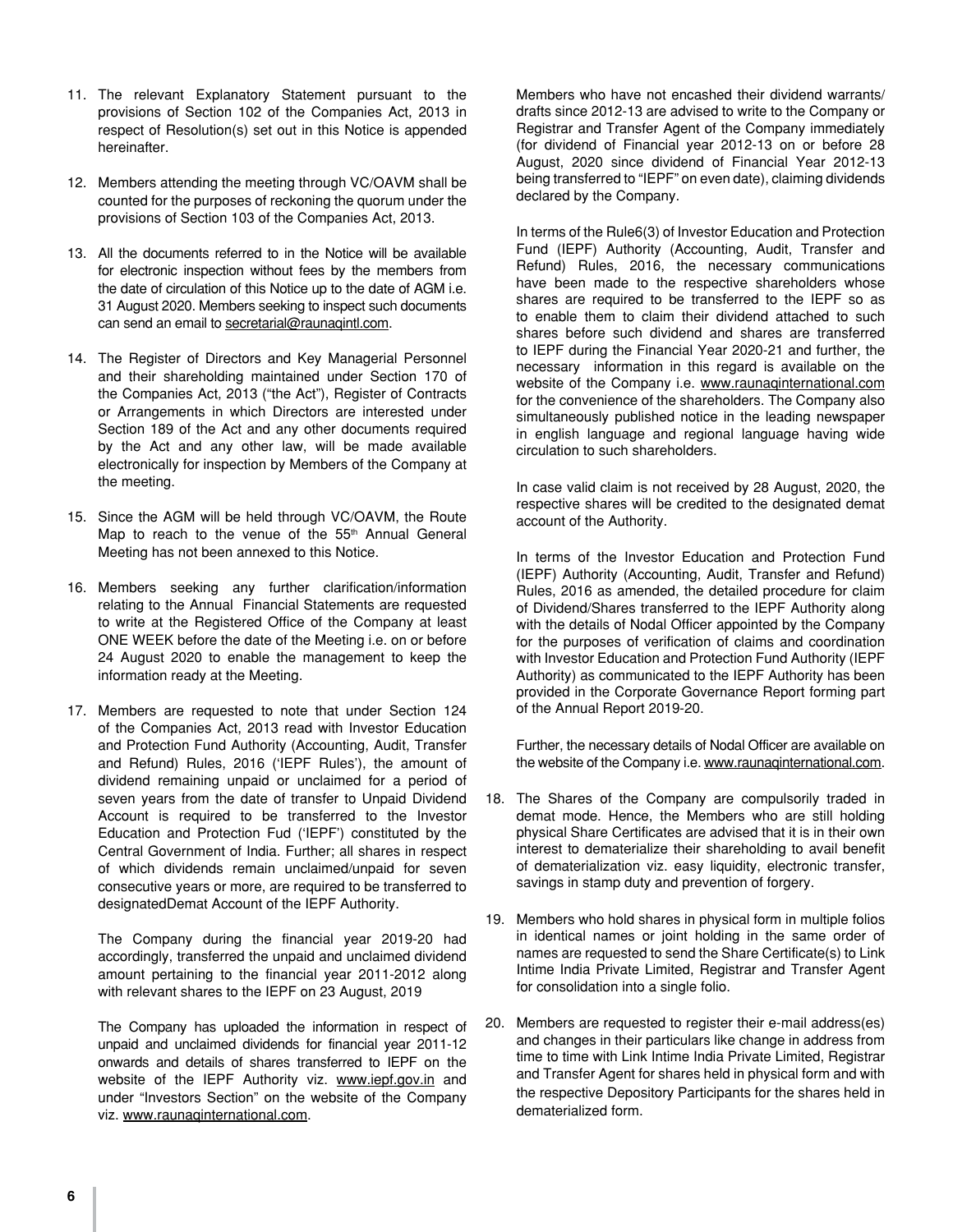21. Members may please note that Securities and Exchange Board of India (SEBI) has made Permanent Account Number (PAN) as the sole identification number of all participants transacting in the securities market, irrespective of the amount of such transactions.

**Further, SEBI has prohibited the transfer of shares in physical form except in case of transmission or transposition of shares. Members holding shares in physical form and intending to transfer their shares are advised to open a demat account with the Depository viz. National Securities Depository Limited (NSDL) or Central Depository Services (India)Limited (CDSL) through respective Depository Participant(s)and transfer their shares after dematerialisation.**

22. The members holding shares in physical form may nominate, in the prescribed manner, a person to whom all the rights in the shares shall vest in the event of death of the sole holder or all the joint holders. Members holding shares in demat form may contact their respective Depository Participants for availing this facility and the Registrar in respect of shares held in physical form.

## **General Guidelines for shareholders:**

- 1. In case the shareholders have any queries or issues regarding e-voting, please refer the Frequently Asked Questions ("FAQs") and Instavote e-Voting manual available at https://instavote.linkintime.co.in, under Help section or write an email to enotices@linkintime.co.in or Call at :- Tel : 022 - 49186000.
- 2. The remote e-voting period commences on **Friday, 28 August, 2020 at 9.00 A.M. and ends on Sunday, 30 August, 2020 at 5.00 P.M.** During this period members of the Company, holding shares either in physical form or in dematerialized form, as on the **cut-off date** i.e. **Monday, 24 August, 2020** may cast their vote by remote e-voting. The remote e-voting module shall be disabled by LIIPL for voting thereafter. Once the vote on a resolution is cast by the member, the member shall not be allowed to change it subsequently.
- 3. The voting rights of members shall be in proportion to their shares of the paid up equity share capital of the Company as on the cut-off date i.e. Monday, 24 August, 2020. The person who is not a member as on the cut-off date should treat this Notice for information purpose only.
- 4. Any person, who acquire shares of the Company and become member of the Company after dispatch of the Notice of the AGM and holding shares as of the cut-off date

i.e. Monday, 24 August, 2020, may obtain the user ID and password by sending a request at rajiv.ranjan@linkintime.co.in or delhi@linkintime.co.in. However, if you are already registered with LIIPL for remote e-voting, then you can use your existing user ID and password for casting your vote.

- 5. A person whose name is recorded in the register of members or in the register of beneficial owners maintained by the depositories as on the cut-off date only shall be entitled to avail the facility of remote e-voting as well as evoting at the AGM.
- 6. The Company has appointed Mr. Sanket Jain, Proprietor, M/s Sanket Jain & Co., Company Secretaries, Jhansi, having his office at 'Satyaraj', Behind Hotel Chanda, Civil Lines, Jhansi- 284002 (U.P) as the Scrutinizer to scrutinize the remote e-voting process and evoting at the Annual General Meeting in a fair and transparent manner.
- 7. The Chairman shall, at the AGM, at the discussion on the resolutions on which voting is to be held, allow voting to be cast by use of evoting facility 'InstaMeet' of LIIPL for all those members who are present at the AGM but have not cast their votes by availing the remote e-voting facility.
- 8. The Scrutinizer shall after the conclusion of voting at the AGM, will first download the votes cast at the meeting and thereafter unblock the votes cast through remote e-voting in the presence of at least Two (2) witnesses not in the employment of the Company and shall make, not later than 48 (forty eight) hours of the conclusion of the AGM, a consolidated scrutinizer's report of the total votes cast in favour or against, if any, to the Chairman or a person authorized by him in writing, who shall countersign the same and declare the result of the voting forthwith.
- 9. The Results of the AGM shall be declared by the Chairman or person authorized or anyone of the director of the Company after the AGM within the prescribed time limits. The resolutions will be deemed to be passed on the AGM date subject to receipt of the requisite number of votes in favour of the Resolutions.
- 10. The Results declared along with the Scrutinizer's Report shall be placed on the Company's website www.raunaqinternational.com and on the website of LIIPL and communicated to BSE Limited (BSE) accordingly.

## **By Order of the Board**

**Sd/- Vartika Malhotra Company Secretary** Dated: 30 June, 2020 **Membership No. A60245**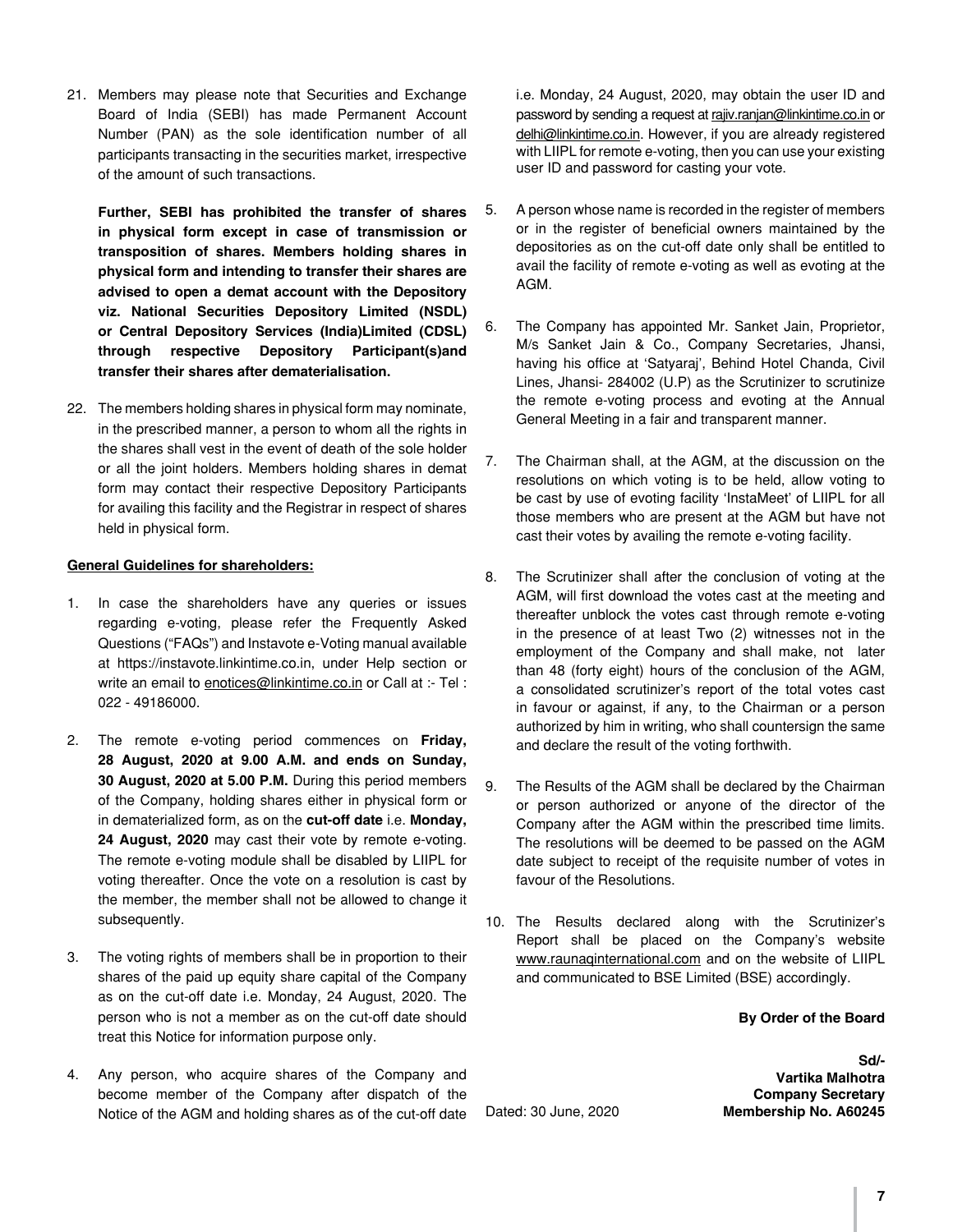## **EXPLANATORY STATEMENT (PURSUANT TO SECTION 102 OF THE COMPANIES ACT, 2013)**

#### **Item No. 02**

Mr. Sameer Kanwar, aged 43 Years is a Bachelor in Economics from York University, Canada. He received two years training in the areas of Planning, Finance and Control at ZF Friedrichshafen AG, Germany. He has overall experience and exposure in Marketing, Purchase and Management. Mr. Sameer Kanwar is also the Joint Managing Director of Bharat Gears Limited (BGL), a Company within the group since 01 June, 2008. He has a vast experience of 20 years.

The Board of Directors of the Company in its meeting held on 13 November, 2019 appointed Mr. Sameer Kanwar as an Additional Director of the Company in terms of the provisions of Section 161 of the Companies Act, 2013 and Article 164 of the Articles of Association (AOA) of the Company.

Under Section 161(1) of the Companies Act, 2013 read with Article 164 of the Articles of Association (AOA) of the Company, Mr. Sameer Kanwar holds office only upto the date of this Annual General Meeting of the Company.

The necessary information/disclosure in compliance with Regulation 36(3) of the SEBI (Listing Obligations and Disclosure Requirements) Regulations, 2015 and Secretarial Standard(SS-2) issued by the Institute of Company Secretaries of India relating to Mr. Sameer Kanwar has been provided in a separate section of this Notice.

In terms of the provisions of Section 152 and other applicable provisions of the Companies Act, 2013, Mr. Sameer Kanwar being eligible and offering himself for appointment, is proposed to be appointed as a Non-Executive Director of the Company, liable to retire by rotation.

In terms of the provisions of the Companies Act, 2013, Mr. Sameer Kanwar has filed requisite consent(s)/disclosures before the Board.

The Company has also received an intimation from Mr. Sameer Kanwar in Form DIR-8 to the effect that he is not disqualified and further confirmed that he is not debarred by the Securities and Exchange Board of India, Ministry of Corporate Affairs or any such other Statutory Authority to be appointed as a Director in any Company.

A notice has been received from a member under Section 160 of the Companies Act, 2013 signifying their intention to propose Mr. Sameer Kanwar as a candidate for the office of Non-Executive Director of the Company.

In the opinion of the Board, Mr. Sameer Kanwar fulfills the conditions specified in the Companies Act, 2013 and rules made thereunder for his appointment as a Non-Executive Director of the Company.

Accordingly, the Board recommends the resolution in relation to appointment of Mr. Sameer Kanwar as a Non-Executive Director of the Company liable to retire by rotation, for the approval by the members of the Company, by way of an Ordinary resolution.

Except Mr. Sameer Kanwar, Mr. Surinder Paul Kanwar and Mr. Sachit Kanwar, none of the Directors and Key Managerial Personnel of the Company and their relatives is concerned or interested, financial or otherwise, in the resolution set out at Item No. 02 of the Notice.

#### **INSPECTION OF DOCUMENTS**

All resolutions passed in this regard are available for elctronic inspection without fees by the members from the date of circulation of this Notice up to the date of AGM i.e. 31 August, 2020 and shall also be available at the meeting.

#### **Item No. 03**

Mr. Naresh Kumar Verma, aged 60 Years is a master in Commerce and holds a Post Graduate Diploma in Personnel Management & Industrial Relations. He is having a rich experience of 38 years. He has served in various renowned Companies like VXL India Limited, Bhartia Curtler Hammer, Daikin Shriram Air Conditioning etc. and currently holds the designation of Corporate Head-HR & Operations in Bharat Gears Limited, a Company within the group.

The Board of Directors of the Company vide its Circular Resolution passed on 04 December, 2019 appointed Mr. Naresh Kumar Verma as an Additional Director of the Company in terms of the provisions of Section 161 of the Companies Act, 2013 and Article 164 of the Articles of Association (AOA) of the Company.

Under Section 161(1) of the Companies Act, 2013 read with Article 164 of the Articles of Association (AOA) of the Company, Mr. Naresh Kumar Verma holds office only upto the date of this Annual General Meeting of the Company.

The necessary information/disclosure in compliance with Regulation 36(3) of the SEBI (Listing Obligations and Disclosure Requirements) Regulations, 2015 and Secretarial Standard (SS-2) issued by the Institute of Company Secretaries of India relating to Mr. Naresh Kumar Verma has been provided in a separate section of this Notice.

In terms of the provisions of Section 152 and other applicable provisions of the Companies Act, 2013, Mr. Naresh Kumar Verma being eligible and offering himself for appointment, is proposed to be appointed as a Non-Executive Director of the Company, liable to retire by rotation.

In terms of the provisions of the Companies Act, 2013, Mr. Naresh Kumar Verma has filed requisite consent(s)/ disclosures before the Board.

The Company has also received an intimation from Mr. Naresh Kumar Verma in Form DIR-8 to the effect that he is not disqualified and further confirmed that he is not debarred by the Securities and Exchange Board of India, Ministry of Corporate Affairs or any such other Statutory Authority to be appointed as a Director in any Company.

A notice has been received from a member under Section 160 of the Companies Act, 2013 signifying their intention to propose Mr. Naresh Kumar Verma as a candidate for the office of Non-Executive Director of the Company.

In the opinion of the Board, Mr. Naresh Kumar Verma fulfills the conditions specified in the Companies Act, 2013 and rules made thereunder for his appointment as a Non-Executive Director of the Company.

Accordingly, the Board recommends the resolution in relation to appointment of Mr. Naresh Kumar Verma as a Non-Executive Director of the Company liable to retire by rotation, for the approval by the members of the Company, by way of an Ordinary resolution.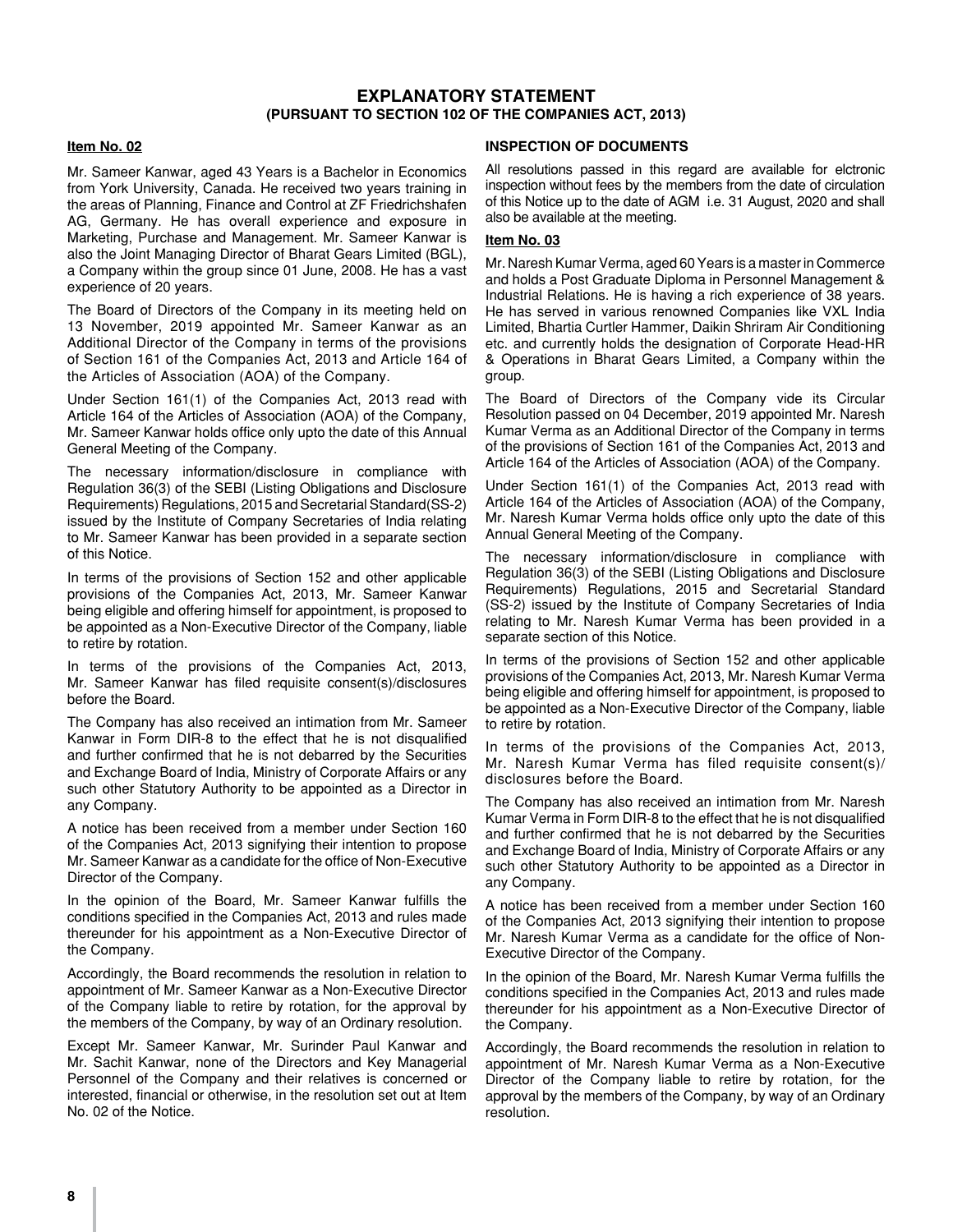Except Mr. Naresh Kumar Verma, being an appointee, none of the Directors and Key Managerial Personnel of the Company and their relatives is concerned or interested, financial or otherwise, in the resolution set out at Item No. 03 of the Notice.

## **INSPECTION OF DOCUMENTS**

All resolutions passed in this regard are available for elctronic inspection without fees by the members from the date of circulation of this Notice up to the date of AGM i.e. 31 August, 2020 and shall also be available at the meeting.

## **Item No. 04**

Dr. Sanjeev Kumar, aged 61 years is a Non-Executive Independent Director of the Company since 25 May, 2006. He is a Post Graduate in Commerce, Ph.D., LL.B., and PGDIPRL. He is also the fellow member of "Institute of Company Secretaries of India" and "Institute of Cost Accountants of India". He has over 35 years of experience in corporate and economic laws, corporate finance, accounts, costing, budgeting, MIS, systems, corporate affairs, merchant banking, mutual funds etc.

The members of the Company in their Annual General Meeting held on 30 July, 2015 approved the appointment of Dr. Sanjeev Kumar as a Non-Executive Independent Director of the Company for a period of 5 (Five) Years upto the conclusion of the 55<sup>th</sup> Annual General Meeting (AGM) of the Company in the Calendar Year 2020 in terms of the provisions of Section 149 of the Companies Act, 2013 read with the rules made thereunder (including any statutory modification(s) or re-enactment thereof for the time being in force).

In terms of the above, the present tenure of Dr. Sanjeev Kumar as a Non-Executive Independent Director of the Company expires at this Annual General Meeting (AGM).

In terms of the provisions of Section 149(10) of the Companies Act, 2013, an Independent Director shall hold office for a term of up to 5 (Five) consecutive years on the Board of the Company, but such Independent Director shall be eligible for re-appointment for another term of up to 5 (Five) consecutive years with the approval of members by way of a Special resolution.

The Board of Directors of the Company in its meeting held on 30 June, 2020, based on the outcome of performance evaluation process and in terms of recommendation of the Nomination and Remuneration Committee in its meeting held on even date considered and approved the re-appointment of Dr. Sanjeev Kumar as a Non-Executive Independent Director of the Company in terms of provisions of Section 149 of the Companies Act, 2013 for a second term of 5 (Five) consecutive years upto the conclusion of the 60<sup>th</sup> Annual General Meeting (AGM) of the Company in the Calendar year 2025, subject to the approval of members by way of Special resolution.

The necessary information/disclosure in compliance with Regulation 36(3) of the SEBI (Listing Obligations and Disclosure Requirements) Regulations, 2015 and Secretarial Standard (SS-2) issued by the Institute of Company Secretaries of India relating to Dr. Sanjeev Kumar has been provided in a separate section of this Notice.

In terms of the provisions of the Companies Act, 2013, Dr. Sanjeev Kumar has filed requisite consent(s)/disclosures before the Board.

The Company has also received an intimation from Dr. Sanjeev Kumar in Form DIR-8 to the effect that he is not disqualified and further confirmed that he is not debarred by the Securities and

Exchange Board of India, Ministry of Corporate Affairs or any such other Statutory Authority to be appointed as a Director in any Company. A notice has been received from a member under Section 160 of the Companies Act, 2013 signifying their intention to propose Dr. Sanjeev Kumar as a candidate for the office of Non-Executive Independent Director of the Company.

The Company has received a declaration from Dr. Sanjeev Kumar confirming that he meets the criteria of independence as prescribed under Section 149(6) of the Companies Act, 2013 and Regulation 16(1)(b) of the SEBI (Listing Obligations and Disclosure Requirements) Regulations, 2015.

In the opinion of the Board, Dr. Sanjeev Kumar fulfills the conditions specified in the Companies Act, 2013 and rules made thereunder for his re-appointment as a Non-Executive Independent Director of the Company and is independent of the management.

Accordingly, the Board recommends the resolution in relation to re-appointment of Dr. Sanjeev Kumar as a Non-Executive Independent Director of the Company, for the approval by the members of the Company, by way of a Special resolution.

Except Dr. Sanjeev Kumar, being an appointee, none of the Directors and Key Managerial Personnel of the Company and their relatives is concerned or interested, financial or otherwise, in the resolution set out at Item No. 04 of the Notice.

## **INSPECTION OF DOCUMENTS**

All resolutions passed in this regard are available for elctronic inspection without fees by the members from the date of circulation of this Notice up to the date of AGM i.e. 31 August, 2020 and shall also be available at the meeting.

## **Item No. 05**

Ms. Seethalakshmi Venkataraman, aged 77 Years is a Non-Executive Independent Director of the Company since 28 March, 2015. She has done Masters in Economics from the University of Delhi. She was a research associate with All India Management Association and Faculty Research Associate in Indian Institute of Management, Ahmedabad. She has also researched on the Introduction of Management Education in India (a Ford Foundation Project). She has also worked as Senior Manager (HRD) with NTPC Limited for over 20 years and also worked on Non Profit Management Modules for a Project for Getty Foundation, USA. She was a Member Secretary with the Sanskrit Foundation, New Delhi.

The members of the Company in their Annual General Meeting held on 30 July, 2015 approved the appointment of Ms. Seethalakshmi Venkataraman as a Non-Executive Independent Director of the Company for a period of 5 (Five) Years upto the conclusion of the 55<sup>th</sup> Annual General Meeting (AGM) of the Company in the Calendar Year 2020 in terms of the provisions of Section 149 of the Companies Act, 2013 read with the rules made thereunder (including any statutory modification(s) or re-enactment thereof for the time being in force).

In terms of Regulation 17 of the SEBI (Listing Obligations and Disclosure Requirements) Regulations, 2015 ("the Regulations") as amended effective 01 April, 2019, No listed entity shall appoint a person or continue the directorship of any person as a Non-Executive Director who has attained the age of seventy five years unless a special resolution is passed to that effect, in which case the explanatory statement annexed to the notice for such motion shall indicate the justification for appointing such a person.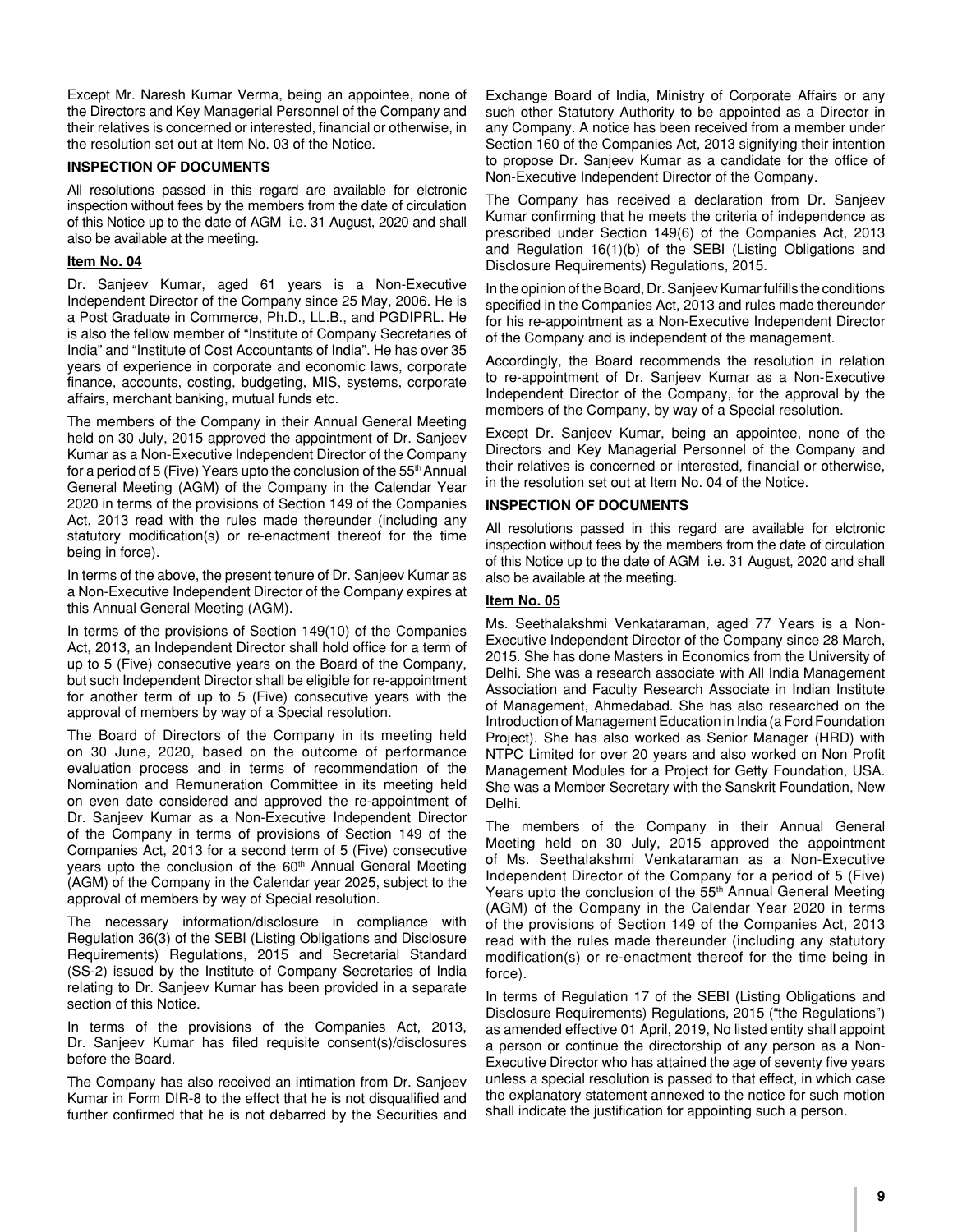Therefore, the members of the Company, at their Annual General Meeting held on 05 August, 2019 approved the continuation of Ms. Seethalakshmi Venkataraman as a Non-Executive Independent Director of the Company w.e.f. 01 April, 2019 till the end of her current tenure upto the conclusion of the 55<sup>th</sup> Annual General Meeting (AGM) of the Company in the Calendar Year 2020 in terms of the provisions of Section 149 of the Companies Act, 2013, the age of Ms. Seethalakshmi Venkataraman being more than seventy five years as on 01 April, 2019.

In terms of the above, the present tenure of Ms. Seethalakshmi Venkataraman as a Non-Executive Independent Director of the Company expires at this Annual General Meeting (AGM).

In terms of the provisions of Section 149(10) of the Companies Act, 2013, an Independent Director shall hold office for a term of up to 5 (Five) consecutive years on the Board of the Company, but such Independent Director shall be eligible for re-appointment for another term of up to 5 (Five) consecutive years with the approval of members by way of a Special resolution.

The Board of Directors of the Company in its meeting held on 30 June, 2020, based on the outcome of performance evaluation process and in terms of recommendation of the Nomination and Remuneration Committee in its meeting held on even date considered and approved the re-appointment of Ms. Seethalakshmi Venkataraman as a Non-Executive Independent Director of the Company in terms of provisions of Section 149 of the Companies Act, 2013 read with Regulation 17 of the SEBI (Listing Obligations and Disclosure Requirements) Regulations, 2015 ("the Regulations") as amended, for a second term of 5 (Five) consecutive years upto the conclusion of the  $60<sup>th</sup>$  Annual General Meeting (AGM) of the Company in the Calendar year 2025, subject to the approval of members by way of Special resolution, the age of Ms. Seethalakshmi Venkataraman being more than seventy five years at the commencement of her proposed tenure.

The necessary information/disclosure in compliance with Regulation 36(3) of the SEBI (Listing Obligations and Disclosure Requirements) Regulations, 2015 and Secretarial Standard (SS-2) issued by the Institute of Company Secretaries of India relating to Ms. Seethalakshmi Venkataraman has been provided in a separate section of this Notice.

In terms of the provisions of the Companies Act, 2013, Ms. Seethalakshmi Venkataraman has filed requisite consent(s)/ disclosures before the Board.

The Company has also received an intimation from Ms. Seethalakshmi Venkataraman in Form DIR-8 to the effect that she is not disqualified and further confirmed that she is not debarred by the Securities and Exchange Board of India, Ministry of Corporate Affairs or any such other Statutory Authority to be appointed as a Director in any Company.

A notice has been received from a member under Section 160 of the Companies Act, 2013 signifying their intention to propose Ms. Seethalakshmi Venkataraman as a candidate for the office of Non-Executive Independent Director of the Company.

The Company has received a declaration from Ms. Seethalakshmi Venkataraman confirming that she meets the criteria of independence as prescribed under Section 149(6) of the Companies Act, 2013 and Regulation 16(1)(b) of the SEBI (Listing Obligations and Disclosure Requirements) Regulations, 2015.

Ms. Seethalakshmi Venkataraman has a diversified experience in the field of Human Resource and Management and had a long tenure with NTPC Limited over 20 years. She was a research associate with All India Management Association and Faculty Research Associate in Indian Institute of Management, Ahmedabad. She has also researched on the Introduction of Management Education in India (a Ford Foundation Project). She has also worked as Senior Manager (HRD) with NTPC Limited for over 20 years and also worked on Non Profit Management Modules for a Project for Getty Foundation, USA. She was a Member Secretary with the Sanskrit Foundation, New Delhi. Since Ms. Seethalakshmi Venkataraman had been associated for a long tenure with NTPC Limited, she is well versed with the detailed operation processes including tendering, execution etc. that can be useful for the Company while making strategies for quoting and execution of projects for NTPC Limited through a straight line mechanism and on a broader perspective for execution of projects for other clients.

In view of her enriched experience and appreciable contribution, the approval of members by way of Special resolution is being sought to appoint Ms. Seethalakshmi Venkataraman as a Non-Executive Independent Director of the Company for a period of 5 (Five) Years upto the conclusion of the 60th Annual General Meeting (AGM) of the Company in the Calendar year 2025 in terms of the provisions of Section 149 of the Companies Act, 2013.

In the opinion of the Board, Ms. Seethalakshmi Venkataraman fulfills the conditions specified in the Companies Act, 2013 and rules made thereunder for her re-appointment as a Non-Executive Independent Director of the Company and is independent of the management.

Accordingly, the Board recommends the resolution as set out at Item No. 05 of the Notice in relation to re-appointment of Ms. Seethalakshmi Venkataraman as a Non-Executive Independent Director, for the approval by the members of the Company, by way of a Special resolution.

Except Ms. Seethalakshmi Venkataraman, being an appointee, none of the Directors and Key Managerial Personnel of the Company and their relatives is concerned or interested, financial or otherwise, in the resolution set out at Item No. 05 of the Notice.

## **INSPECTION OF DOCUMENTS**

All resolutions passed in this regard are available for elctronic inspection without fees by the members from the date of circulation of this Notice up to the date of AGM i.e. 31 August, 2020 and shall also be available at the meeting.

## **Item No. 06**

The Company has a wholly owned subsidiary Company, Xlerate Driveline India Limited (XDIL) with an investment of 1,48,77,038 (One Crore Forty Eight Lakhs Seventy Seven Thousand Thirty Eight) Equity Shares of Rs. 10/- (Rupees Ten) each. XDIL is into the business of manufacturing and trading of Automotive clutches which is a non-core business for the Company as the Company has been in the EPC business for the more than four decades.

Your Company has been in the process of raising funds by offloading the stake in XDIL, earlier Bharat Gears Limited (BGL) has shown interest in acquiring the stake in XDIL, but later cancelled the transaction for its internal financial stress due to the slow down in the auto sector.

Now, for the funds requirements of the Company which have been further stretched due to the impact of Covid-19 pandemic spread across the globe, so as to support the Company in these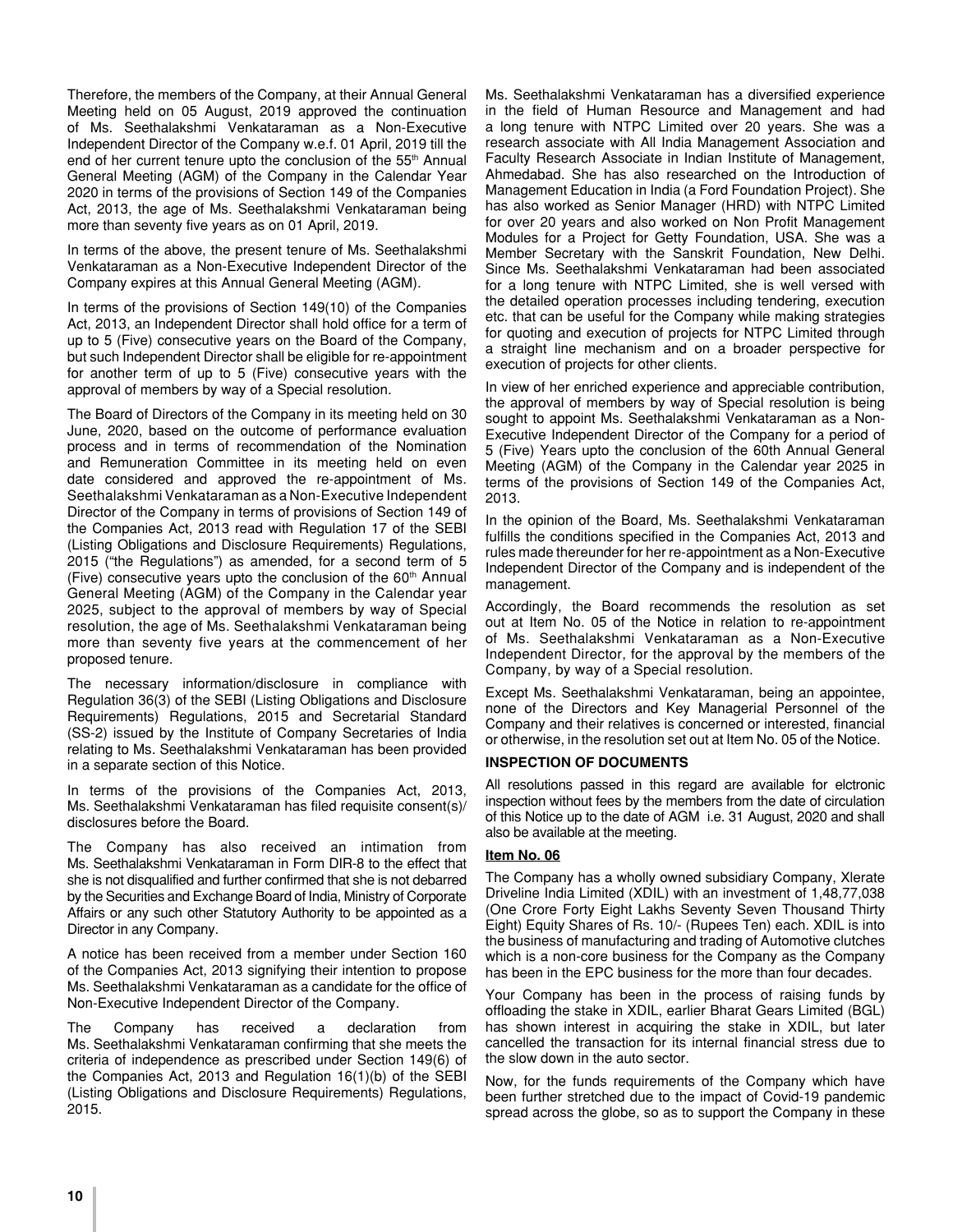challenging times, it is proposed to dispose of substantial investment in Xlerate Driveline India Limited (XDIL) to Mr. Sachit Kanwar, Promoter and Joint Managing Director of the Company. Mr. Sachit Kanwar has agreed to acquire 82,14,000 (55.21%) Equity Shares held by the Company in Xlerate Driveline India Limited (XDIL) out of its 100% stake in Xlerate Driveline India Limited (XDIL) in one or more tranches at a price of around Rs. 4.87 (Rupees Four and Paisa Eighty Seven Only) per Equity Share, total consideration being Rs. 4,00,02,180/- (Rupees Four Crores Two Thousand One Hundred Eighty Only). The fair value of the equity shares of Xlerate Driveline India Limited (XDIL) is Rs. 4.87 per equity share computed by Mr. Vaibhav Jain, IBBI Registered Valuer (Registration No. IBBI/ RV/06/2018/10016), whose valuation report was considered and taken on record by the Board of Directors of the Company at its meeting held on 30 June, 2020. Further, Board of Directors of the Company on the even date has approved the disposal of 82,14,000 (55.21%) Equity Shares held by the Company in Xlerate Driveline India Limited (XDIL) out of its 100% stake in XDIL to Mr. Sachit Kanwar, Promoter and Joint Managing Director of the Company in one or more tranches subject to the approval of the members.

Your directors believe that selling of the aforesaid stake in Xlerate Driveline India Limited would be beneficial to your Company in the long term, as the proceeds of the stake sale partly could be utilised to pay off the debts which will drastically bring down the financial burden of the Company and thereafter the Company can concentrate on procuring the projects in the water sector and bidding across international borders with having sufficient credit lines.

The proposed sale of investments held by the Company in Xlerate Driveline India Limited may amount to disposal of substantially whole of the undertaking which requires the consent of the Company by a Special Resolution under the provisions of Section 180(1)(a) of the Companies Act, 2013 and Regulation 24 of the SEBI (Listing Obligations and Disclosure Requirements) Regulations, 2015.

The Acquirer is a related party to your Company in terms of the provisions of Section 2(76) of the Companies Act, 2013, and accordingly as required under the provisions of Section 188 of the Companies Act, 2013 read with the Companies (Meeting of Board and its Powers) Rules 2014, Regulation 23 of the SEBI (Listing Obligations and Disclosure Requirements) Regulation 2015 and our Policy on the Related Party Transactions, the proposed transaction with the Acquirer shall be treated as a material Related Party Transaction which warrants your Company to seek for approval of the members by means of an Ordinary Resolution.

All related parties shall abstain from voting on the transaction pursuant to the provisions of the proviso to Section 188 of the Companies Act, 2013 and Regulation 23 of the SEBI (Listing Obligations and Disclosure Requirements) Regulation 2015.

The particulars of the transaction pursuant to the provisions of Section 188 of the Companies Act, 2013 read with Rule 15(3) of the Companies (Meeting of Board and its Powers) Rules, 2014 are as under:

| Name of the related party                                                                                          | Mr. Sachit Kanwar, Promoter and Joint Managing Director, the Acquirer and Xlerate<br>Driveline India Limited (XDIL), the Target Company                                                                                                                                                                                                                                                                                                                                                                                                                                                                                                                           |  |  |  |
|--------------------------------------------------------------------------------------------------------------------|-------------------------------------------------------------------------------------------------------------------------------------------------------------------------------------------------------------------------------------------------------------------------------------------------------------------------------------------------------------------------------------------------------------------------------------------------------------------------------------------------------------------------------------------------------------------------------------------------------------------------------------------------------------------|--|--|--|
| Name of the director or key<br>managerial personnel who is<br>related, if any                                      | Mr. Surinder Paul Kanwar, Chairman and Managing Director, Mr. Sachit Kanwar Joint<br>Managing Director, Dr Sanjeev Kumar, Non Executive Independent Director and Mr. Rajiv<br>Chandra Rastogi, Non Executive Independent Director are the Directors on the Board of<br>XDIL.<br>Mr. Himanshu Goyal, Chief Financial Officer and Ms. Vartika Malhotra, Company Secretary<br>are the Chief Financial Officer and Company Secretary of XDIL respectively.                                                                                                                                                                                                            |  |  |  |
| Nature of relationship                                                                                             | Mr. Sachit Kanwar, the Acquirer is the Promoter & Joint Managing Director and Xlerate Driveline<br>India Limited (XDIL), the Target Company is a Wholly Owned Subsidiary Company and both are<br>related parties in terms of the provisions of Section 2(76) of the Companies Act, 2013.                                                                                                                                                                                                                                                                                                                                                                          |  |  |  |
| Nature, material terms and<br>monetary value of the contract or<br>arrangement                                     | The Contract/arrangement pertaining to the sale of shares by Raunag EPC International<br>Limited held in Xlerate Driveline India Limited to Mr. Sachit Kanwar, Promoter and Joint<br>Managing Director of the Company as mentioned in the resolution no. 06 of this Notice and<br>its explanatory statement.<br>The total consideration proposed for the said acquisition is Rs. 4,00,02,180/- (Rupees Four<br>Crores Two Thousand One Hundred Eighty Only) i.e. around Rs. 4.87 per Equity Share<br>which is as per the fair value of Rs. 4.87 per Equity Share computed by Mr. Vaibhav Jain,<br>IBBI Registered Valuer (Registration No. IBBI/RV/06/2018/10016) |  |  |  |
| Any other information relevant<br>or important for the members to<br>take a decision on the proposed<br>resolution | None                                                                                                                                                                                                                                                                                                                                                                                                                                                                                                                                                                                                                                                              |  |  |  |

Therefore, the Board of Directors of your Company recommends the passing of the resolution in Item No. 06 of the Notice as a Special Resolution under Section 180(1)(a) and 188 of the Companies Act, 2013.

Except Mr. Surinder Paul Kanwar and his sons Mr. Sameer Kanwar & Mr. Sachit Kanwar, none of the Directors or Key Managerial Personnel of the Company and their relatives is concerned or interested, financial or otherwise, in the resolution set out at Item No. 06 of the Notice.

#### **INSPECTION OF DOCUMENTS**

All resolutions passed in this regard and the Valuation Report are available for electronic inspection without fees by the members from the date of circulation of this notice upto the date of AGM i.e. 31 August, 2020 and shall also be available at the meeting.

**By Order of the Board**

**Sd/- Vartika Malhotra Company Secretary** Dated: 30 June, 2020 **Membership No. A60245**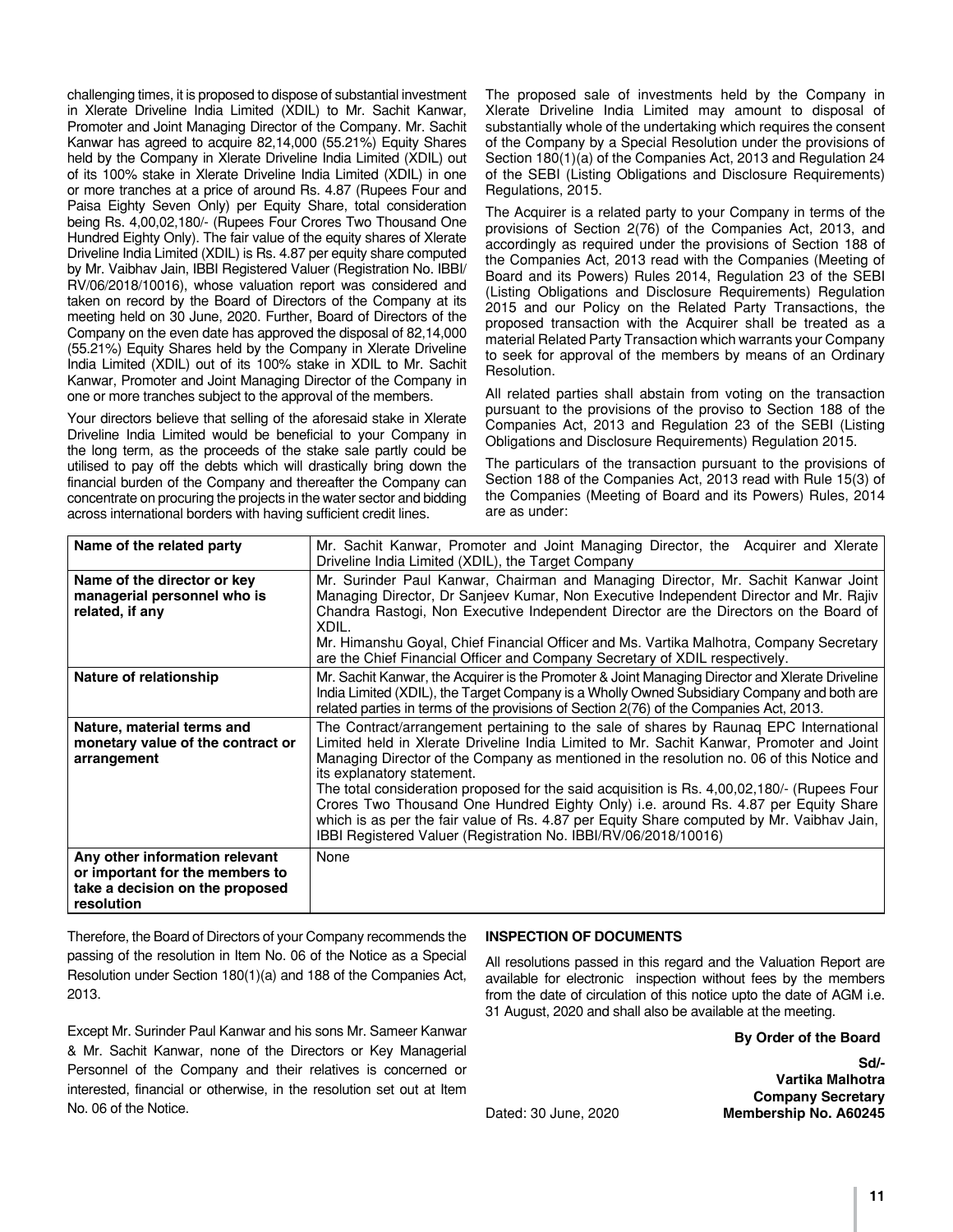**Details required under Section 102 of the Companies Act, 2013 in respect of the Directors proposed to be appointed at the ensuing Annual General Meeting (AGM) and their Brief Resume have been provided under the Explanatory Statement annexed to this Notice. The other Information/Disclosure in compliance with the Regulation 36(3) of the SEBI (Listing Obligations and Disclosure Requirements) Regulations, 2015 and Secretarial Standard (SS-2) issued by the Institute of Company Secretaries of India have been provided herein below:**

| <b>Particulars</b>                         | Item No. 02                                 | Item No. 03                             | Item No. 04                           | Item No. 05                          |
|--------------------------------------------|---------------------------------------------|-----------------------------------------|---------------------------------------|--------------------------------------|
| <b>Name of Director</b>                    | Mr. Sameer Kanwar                           | Mr. Naresh Kumar Verma                  | Dr. Sanjeev Kumar                     | Ms. Seethalakshmi                    |
|                                            |                                             |                                         |                                       | Venkataraman                         |
| <b>DIN</b>                                 | 00033622                                    | 07087356                                | 00364416                              | 07156898                             |
| <b>Brief Resume</b>                        | As detailed in Explanatory                  | As detailed in                          | As detailed in                        | As detailed in Explanatory           |
|                                            | Statement above for Item                    | <b>Explanatory Statement</b>            | <b>Explanatory Statement</b>          | Statement above for Item             |
|                                            |                                             | above for Item 03 of the                | above for Item 04 of the              | 05 of the Notice                     |
|                                            | 02 of the Notice                            |                                         |                                       |                                      |
|                                            |                                             | Notice                                  | Notice                                |                                      |
| <b>Category of Director</b>                | Non-Executive Non                           | Non-Executive Non                       | Non-Executive                         | Non-Executive                        |
|                                            | <b>Independent Director</b>                 | Independent Director                    | <b>Independent Director</b>           | Independent Director                 |
| Date of Birth (Age in Years)               | 24 December, 1977 (43)<br>13 November, 2019 | 08 June, 1960 (60)<br>04 December, 2019 | 05 January, 1959 (61)<br>25 May, 2006 | 11 July, 1943 (77)<br>28 March, 2015 |
| Date of Appointment on the<br><b>Board</b> |                                             |                                         |                                       |                                      |
| Qualification                              | <b>Bachelor of Economics</b>                |                                         | Masters in Commerce,                  | <b>Masters in Economics</b>          |
|                                            |                                             | Masters in Commerce,                    |                                       |                                      |
|                                            |                                             | Post Graduate Diploma in                | Ph.D., LL.B., PGDIPRL,                |                                      |
|                                            |                                             | Personnel Management &                  | Fellow<br>member<br>οf                |                                      |
|                                            |                                             | <b>Industrial Relations</b>             | "Institute<br>of Company              |                                      |
|                                            |                                             |                                         | Secretaries<br>of<br>India"           |                                      |
|                                            |                                             |                                         | and "Institute of<br>Cost             |                                      |
|                                            |                                             |                                         | Accountants of India"                 |                                      |
| No. of years of Experience                 | 20 Years                                    | 38 Years                                | 35 Years                              | 25 Years                             |
| <b>Expertise in specific</b>               | Knowledge of Core                           | Strategic Planning,                     | Knowledge of Core                     | Knowledge of Core                    |
| functional areas                           | Business i.e. EPC,                          | Ability to read Financial               | Business i.e. EPC,                    | Business i.e. EPC.                   |
|                                            | Knowledge of Macro                          | Statements, Human                       | Strategic Planning,                   | Project Analysis and                 |
|                                            | Environment vis-à-vis                       | Resource Management                     | Knowledge of Macro                    | Marketing, Financial                 |
|                                            | Industry, Financial                         | & Industrial Relations                  | Environment vis-à-vis                 | Literacy, Ability to read            |
|                                            | Literacy, Ability to read                   |                                         | Industry, Financial                   | <b>Financial Statements</b>          |
|                                            | <b>Financial Statements</b>                 |                                         | Literacy, Ability to read             |                                      |
|                                            |                                             |                                         | <b>Financial Statements</b>           |                                      |
| <b>Terms and conditions of</b>             | As detailed in Explanatory                  | As detailed in Explanatory              | As detailed in Explanatory            | As detailed in Explanatory           |
| appointment/re-appointment                 | Statement above for Item                    | Statement above for Item                | Statement above for Item              | Statement above for Item             |
|                                            | 02 of the Notice                            | 03 of the Notice                        | 04 of the Notice                      | 05 of the Notice                     |
|                                            |                                             |                                         |                                       |                                      |
|                                            | The other terms and                         | The other terms and                     | The other terms and                   | The other terms and                  |
|                                            | conditions are available                    | conditions are available                | conditions are available              | conditions are available             |
|                                            | at the website of the                       | at the website of the                   | at the website of the                 | at the website of the                |
|                                            | Company at www.                             | Company at www.                         | Company at www.                       | Company at www.                      |
|                                            | raunaginternational.com                     | raunaginternational.com                 | raunaginternational.com               | raunaginternational.com              |
| Chairmanship/ Membership of                | <b>NIL</b>                                  | <b>NIL</b>                              | Chairman-Audit                        | Member-Audit Committe                |
| <b>Committees of the Company</b>           |                                             |                                         | Committee                             |                                      |
|                                            |                                             |                                         |                                       |                                      |
|                                            |                                             |                                         | Chairman-Nomination                   |                                      |
|                                            |                                             |                                         | and Remuneration                      |                                      |
|                                            |                                             |                                         | Committee                             |                                      |
|                                            |                                             |                                         | Chairman-Share Issue                  |                                      |
|                                            |                                             |                                         | Committee                             |                                      |
|                                            |                                             |                                         | Chairman-Business                     |                                      |
|                                            |                                             |                                         | <b>Strategy Committee</b>             |                                      |
|                                            |                                             |                                         | Member-Finance                        |                                      |
|                                            |                                             |                                         | Committee                             |                                      |
| Directorships held in other                | <b>Bharat Gears Limited#</b>                | <b>NIL</b>                              | Xlerate Driveline India               | <b>NIL</b>                           |
| <b>Companies</b>                           | Nexus Driveline India                       |                                         | Limited                               |                                      |
|                                            | <b>Private Limited</b>                      |                                         | <b>BPA Advisory Limited</b>           |                                      |
|                                            | Samreet Investment and                      |                                         | <b>BPA Estates Private</b>            |                                      |
|                                            | Management Consultancy                      |                                         | Limited                               |                                      |
|                                            | <b>Private Limited</b>                      |                                         | <b>Nitshu Solutions Private</b>       |                                      |
|                                            |                                             |                                         | I imited                              |                                      |
|                                            |                                             |                                         | <b>Bolster Juris IBP Private</b>      |                                      |
|                                            |                                             |                                         | Limited                               |                                      |